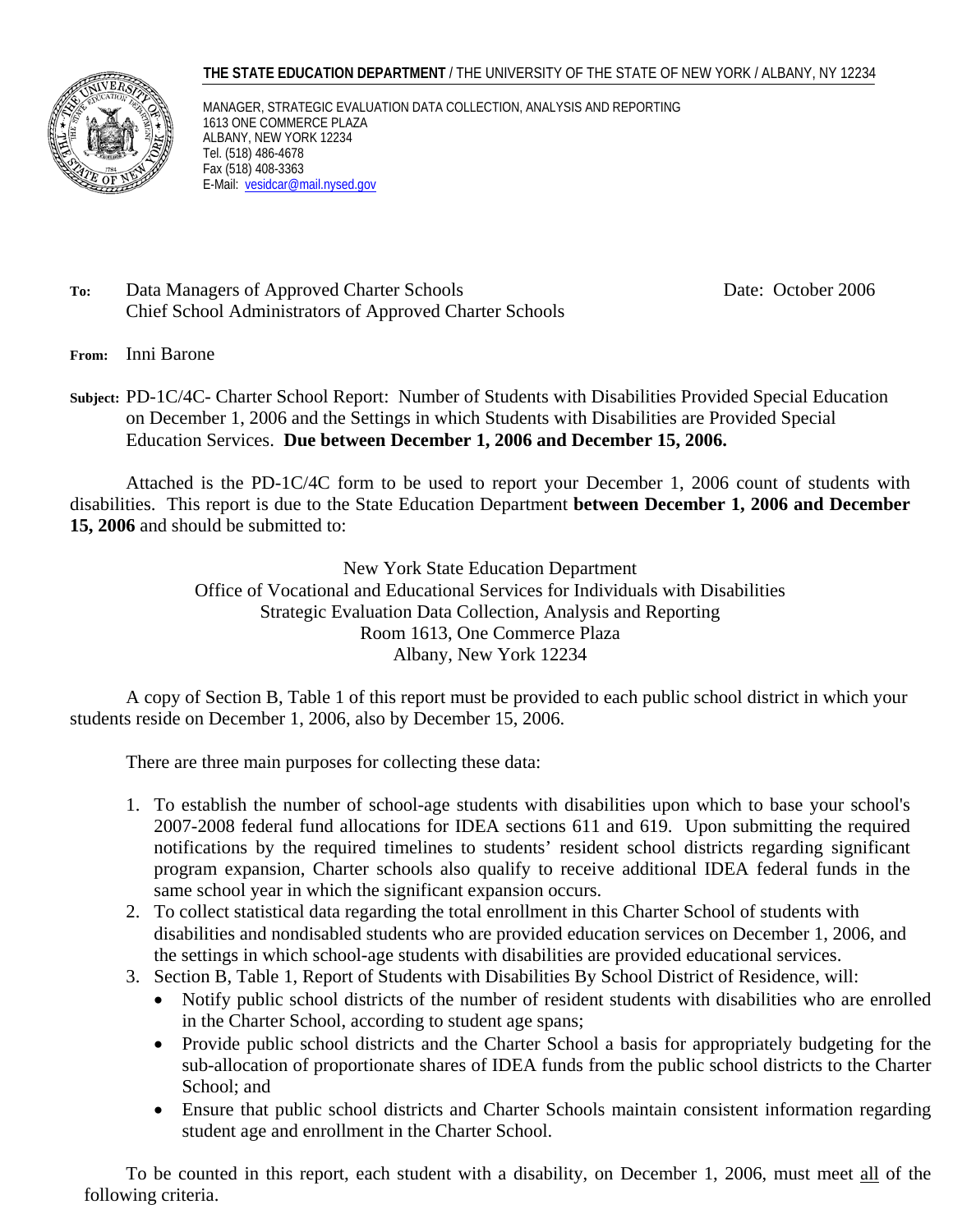- The student must be enrolled in this Charter School. A student with a disability who withdraws from your Charter School and enrolls in a public, private or State program before December 1, 2006, may not be included in the count for your Charter School. A student who enrolls in this Charter School after December 1, 2006 may not be included in the count for your Charter School.
- The student must have an Individualized Education Program (IEP) and be provided special education programs and/or services in accordance with State standards.

Federal law and regulation require that State education agencies ensure an unduplicated count of students with disabilities. Before submitting the PD-1C/4C report, please complete local verification procedures to ensure that each student is counted only once. Such verification procedures may include visual scans, computer scans or other methods; and are especially important for Charter Schools having several school buildings and for students receiving multiple special education programs and/or services.

The New York State Education Department (NYSED) will confirm the accuracy of information included in this report as part of the program review process, or as is otherwise indicated. To facilitate such review for your school, please maintain a list (hard copy or other readily retrievable format) of all students included in this child count until June 30, 2014. Upon completing local verification procedures, if it is determined that one or more counts are incorrect a revised child count (i.e., PD-1C/4C form) must be submitted to SED and a revised Section B, Table 1 must be provided to the appropriate school district(s).

Compared to last year's PD-1C/4C form, the 2006-2007 PD1C/4C report is modified as follows:

• A new race/ethnicity category of "Multi-Racial, not of Hispanic Origin" has been added to Tables 2, 3 and 4. Report students in this category only if they will be reported in this optional category on the fall 2006 Basic Education Data System (BEDS) enrollment reports.

During 2006-2007, Strategic Evaluation Data Collection Analysis and Reporting personnel may be available to conduct a limited number of regional training programs regarding the various special education data forms (i.e., the PD forms). If you feel that such training would be useful, please contact your local Special Education Training and Resource Center (SETRC). The data collected through the PD forms are used in the following reports and activities:

- State Performance Plan and Annual Performance Report for Special Education
- Public reporting of LEA results against State targets established in the State Performance Report.
- Calculation of minimum amount of per-pupil IDEA funds to be sub-allocated or spent on services.
- Pocketbook of Goals and Results for Individuals with Disabilities
- Chapter 655 Report to the Governor and the Legislature on the Status of the State's Schools
- Special Education Quality Assurance Reviews
- School District Report Cards
- BOCES Report Cards
- Charter School Report Cards
- Calculations to identify instances of possible race/ethnicity disproportionality
- Other reports required by State or federal statutes

If you have any questions or are in need of assistance in completing this report, please contact the SEDCAR Unit by using the contact information provided in the letterhead. Thank you.

Attachment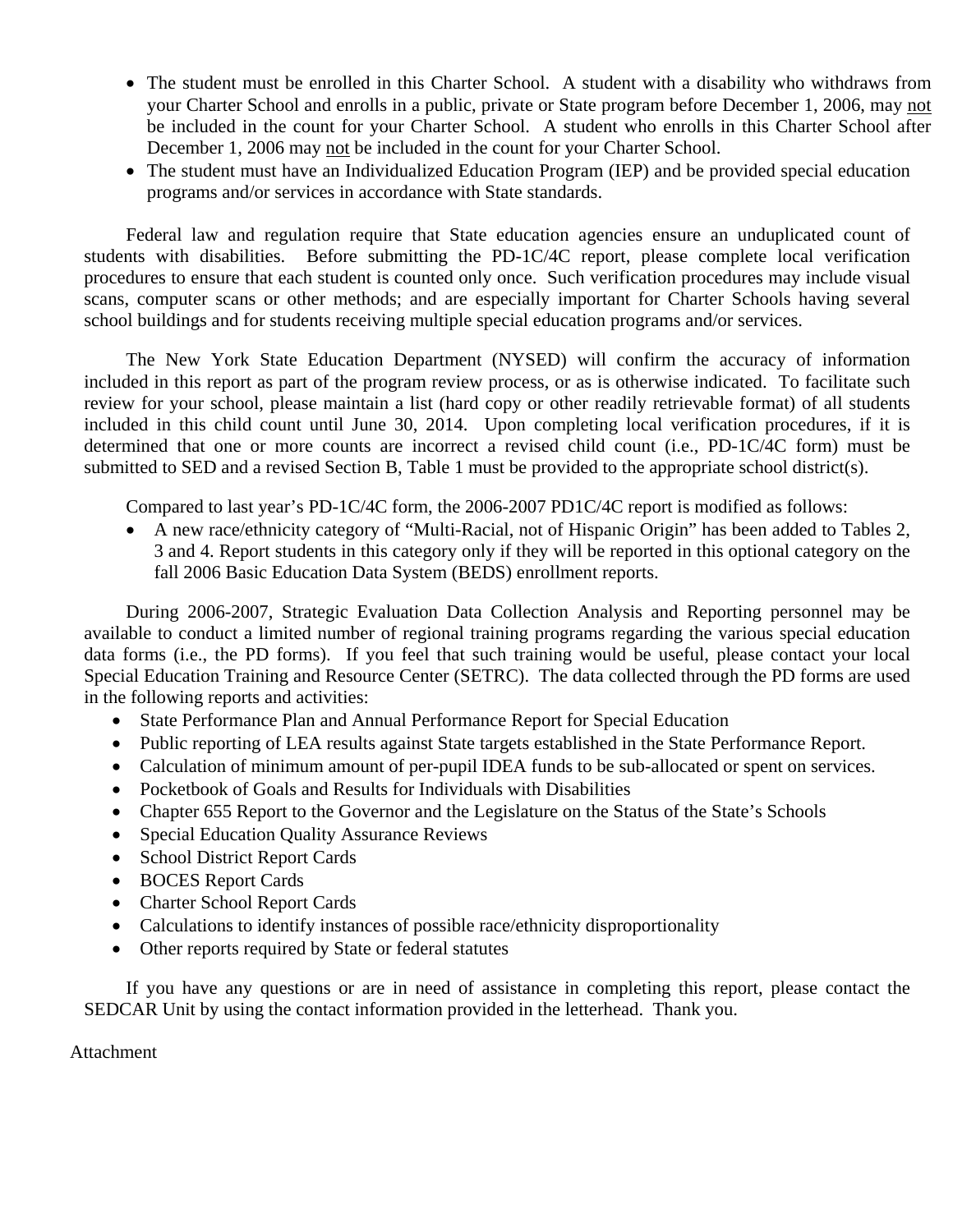The University of the State of New York THE STATE EDUCATION DEPARTMENT Office of Vocational and Educational Services for Individuals with Disabilities Strategic Evaluation Data Collection, Analysis and Reporting One Commerce Plaza – Room 1613 Albany, NY 12234-0001

## *PD-1C/4C-Charter School Report:*

# *Number of Students with Disabilities Provided Special Education on December 1, 2006 and the Settings in which School-age Students with Disabilities are Provided Special Education Services*

| Instructions:                                                                                           |                                                                                                                         |  |  |  |  |  |  |  |
|---------------------------------------------------------------------------------------------------------|-------------------------------------------------------------------------------------------------------------------------|--|--|--|--|--|--|--|
|                                                                                                         | Return one copy of this report between December 1 and December 15, 2006 to the above address. (This                     |  |  |  |  |  |  |  |
| report may not be signed or submitted prior to December 1, 2006.)                                       |                                                                                                                         |  |  |  |  |  |  |  |
| Retain one copy (and supporting documentation) in your Charter School for reference and audit purposes. |                                                                                                                         |  |  |  |  |  |  |  |
| The required retention period ends June 30, 2014.                                                       |                                                                                                                         |  |  |  |  |  |  |  |
|                                                                                                         | 1. If you have questions about this report, please call (518) 486-4678, or e-mail your questions to                     |  |  |  |  |  |  |  |
| vesidcar@mail.nysed.gov                                                                                 |                                                                                                                         |  |  |  |  |  |  |  |
|                                                                                                         | <b>School Information</b>                                                                                               |  |  |  |  |  |  |  |
|                                                                                                         | (Enter 12-digit SED Code Below)                                                                                         |  |  |  |  |  |  |  |
| <b>SCHOOL NAME</b>                                                                                      |                                                                                                                         |  |  |  |  |  |  |  |
| <b>ADDRESS</b> (include building name, room number, or mail stop information)                           |                                                                                                                         |  |  |  |  |  |  |  |
|                                                                                                         |                                                                                                                         |  |  |  |  |  |  |  |
| <b>CITY</b>                                                                                             | <b>STATE</b><br><b>ZIP</b>                                                                                              |  |  |  |  |  |  |  |
|                                                                                                         | <b>Contact Person Information*</b>                                                                                      |  |  |  |  |  |  |  |
| <b>NAME</b>                                                                                             |                                                                                                                         |  |  |  |  |  |  |  |
| <b>TITLE</b>                                                                                            |                                                                                                                         |  |  |  |  |  |  |  |
| TELEPHONE (Include Area Code)                                                                           | <b>FAX</b>                                                                                                              |  |  |  |  |  |  |  |
| <b>E-MAIL ADDRESS</b>                                                                                   |                                                                                                                         |  |  |  |  |  |  |  |
|                                                                                                         | *All correspondence from SEDCAR will be directed to the contact person identified in the PD web based data entry system |  |  |  |  |  |  |  |

at http://pd.nysed.gov . Please keep the contact person information current, including the e-mail address, as most

communication will occur via e-mail.

#### *Certification and Assurances*

I have reviewed the information reported on this form and certify that this is a complete and accurate count of students with disabilities served on December 1, 2006. I further certify that the students reported were enrolled in this Charter School, had a current Individualized Education Program and received special education programs and/or services in accordance with State standards.

I understand that the sub-allocation of federal funds to this Charter School will be based upon this count. If the reported count is lower than the actual count, additional funds will not later be claimed. If the reported count is higher than the actual count, a downward revised PD-1C/4C report will be submitted to the School District(s) of students' residence and to the State Education Department, and funds received for those erroneously counted will be returned to the appropriate school district(s).

I assure that federal, State and local procedures will be completed to receive a sub-allocation of IDEA funds from each school district of students' residence.

Original Ink Signature Date Signed

\_\_\_\_\_\_\_\_\_\_\_\_\_\_\_\_\_\_\_\_\_\_\_\_\_\_\_\_\_\_\_\_\_\_\_\_\_\_\_\_\_\_\_\_\_\_\_ \_\_\_\_\_\_\_\_\_\_\_\_\_\_\_

*Chief School Administrator Must Sign and Date on or after December 1, 2006.*

Name of Chief School Administrator (Please type or print)

Page 1 of 10 PD-1/C-4/C (10/06)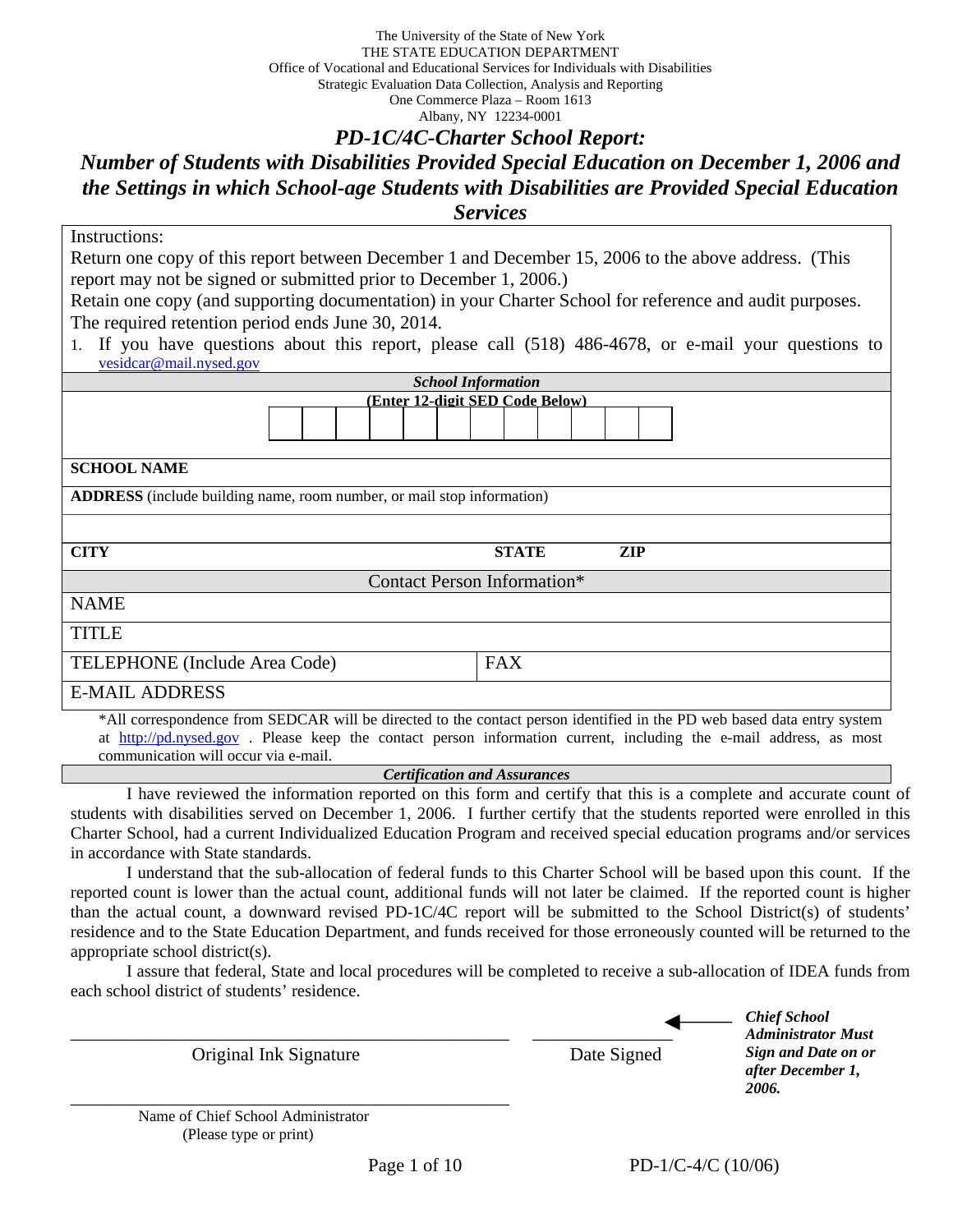#### **Directions for Completing the PD-1C/4C Report**

- 1. Report information for all school-age students with disabilities enrolled in your approved charter school on December 1, 2006.
- 2. Wherever information is requested regarding students' race/ethnicity, please use the definitions below to assist in determining the most appropriate category for reporting students. Also, the race/ethnicity of students must be reported consistently on all Department data collection instruments including the Basic Education Data Collection (BEDS) enrollment report.

**American Indian/Alaska Native:** A person having origins in any of the original peoples of North and South America (including Central America) and who maintains tribal affiliation or community attachment.

**Asian or Pacific Islander:** A person having origins in any of the original peoples of the Far East, Southeast Asia, the Indian subcontinent, or the Pacific Islands, including, for example, Cambodia, China, India, Japan, Korea, Malaysia, Pakistan, the Philippine Islands, Thailand, and Vietnam. The Pacific Islands include Hawaii, Guam, and Samoa.

**Black or African American (not of Hispanic Origin):** A person having origins in any of the Black racial groups of Africa.

**Hispanic or Latino:** A person of Cuban, Mexican, Puerto Rican, South or Central American, or other Spanish culture or origin, regardless of race.

**White (not of Hispanic Origin):** A person having origins in any of the original peoples of Europe, the Middle East, or North Africa.

**Multi-Racial (not of Hispanic Origin):** This is not a required reporting category, however, if students are reported in this category on the fall 2006 BEDS enrollment report, they must also be reported in this category on this report. The definition of this category is, a person having origins in two or more of the categories of people classified as American Indian or Alaska Native, Black or African American (not of Hispanic Origin), Asian or Pacific Islander, or White (not of Hispanic Origin). Note: Any person of Hispanic of Latino origin, in whole or in part, should be reported as Hispanic or Latino.

- 3. Wherever students are to be reported by age, please report age as of December 1, 2006.
- 4. If specific instructions for some tables are not provided below, they are included above each table of the PD-1C/4C form.

# **Directions for Selected Sections and Tables**

**Section B, Table 1:** Provide the number of students with disabilities by public school district of residence by age ranges 4-5 and 6-21. Report all students with disabilities who are enrolled in the Charter School and who are provided special education services by the Charter School or by the public school district. The total number of students reported in this table must be equal to the number of students reported in Section A, Table 1, Line 4. This report must be submitted to the State Education Department and also to each school district of residence to assist them with sub-allocating a proportionate share of federal IDEA funds under Sections 611 and 619 for each Charter School.

**Section C, Report 1, Table 1:** Report the number of students with disabilities who are educated in regular school buildings and removed from regular classes for "Less than 20%", "21% to 60%", or "More than 60%" of the school day or school week. "Regular school buildings" are buildings for both disabled and nondisabled school-age students. "Regular classes" are classes for both disabled and nondisabled school-age students. Time outside of regular classroom is a measure of the extent of removal from the regular classroom setting, NOT of the total amount of special education services provided. It is the percent of each school day or week that a student receives special education including related services, apart from nondisabled students while within a regular school building. For purposes of these data collection, students in the following settings should be reported in Table 1 (regular school buildings):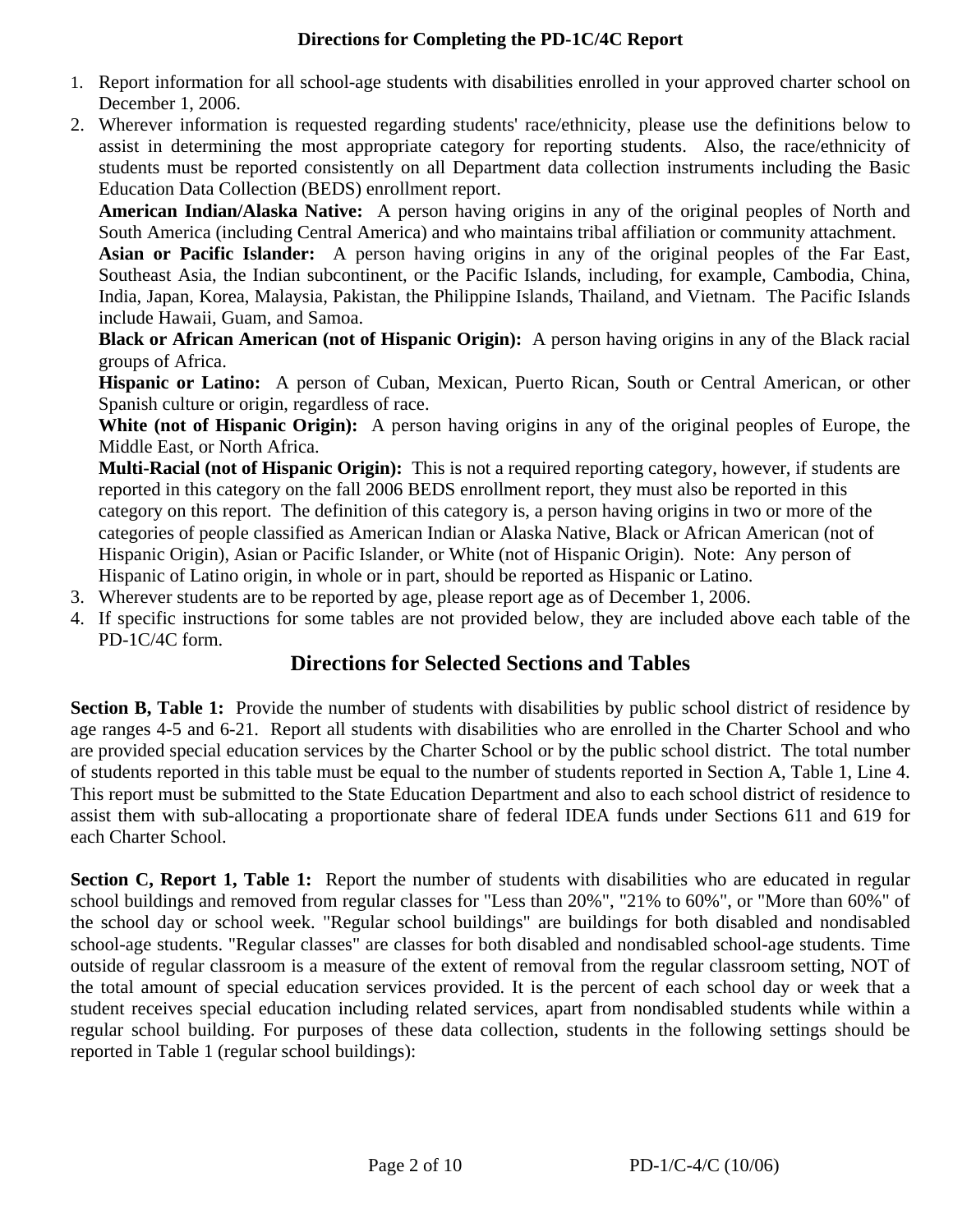Students who are receiving transitional support services.

- Students who attend regular school buildings for at least 50 percent of the school day or school week, even though they may attend programs in separate settings that include only students with disabilities for the rest of the day or week.
- All Charter School buildings that are attended by both disabled and nondisabled school-age students.
- All public school buildings that are attended by both disabled and nondisabled school-age students.
- All BOCES buildings that are attended by both disabled and nondisabled school-age students.
- All Alternative High School programs that are attended by both disabled and nondisabled students.
- All age appropriate community-based settings that include individuals with and without disabilities, such as vocational sites, in which students with disabilities interact with nondisabled individuals other than nondisabled individuals who are providing services to the students.

In order to determine the percent of time students receive services outside regular classrooms (i.e., in rooms/groupings attended by students with disabilities only), it is important to consider where the service is provided rather than the type of service that is provided. To calculate the percentage of time outside the regular classroom, divide the number of hours the student receives special education and related services outside the regular classroom each day or week by the total number of hours in the school day or school week. Use the length of the entire school day, including all periods and lunch. The following examples are provided for purpose of clarification:

- A student who attends a resource room for one period each day in which special education services are provided to a group of students with disabilities would be counted in Table 1, Line 1 since one period outside of regular classroom would constitute 20 percent or less of the school day.
- A student who is assigned a full-time, one-to-one teacher aide, but who attends regular classrooms for 80 percent or more of the school day should be included in Line 1 of Table 1.
- A student who receives special education services for two hours per day outside of regular classrooms would be reported on Table 1, Line 2. If the two hours of special education services are provided in the regular classroom, the student should be reported in Table 1, Line 1.
- A student whose first period begins at 8:30 a.m. and last period ends at 2:30 p.m. would have a six-hour day or 30-hour week. If the student attended a special class for four 45-minute periods daily and participated in the general education environment for the remainder of the day, that student's "time outside regular classroom" would be 15.0 hours per week or 50 percent of the week. Such a student would be reported in Table 1, Line 2.
- Special education services provided outside the normal school day (e.g., before school or after school) should not be considered time outside the regular classroom, regardless of the type of services or where they are provided. Such students should be counted in Table 1, Line 1.
- Students with disabilities who receive special education programs and/or services in regular classes that include nondisabled students should be reported in Table 1. This includes regular classrooms in which consultant teachers provide special education programs and/or services or regular classes in which special class programs are located.

**Section C, Report 1, Table 2:** Report the number of students with disabilities who are educated in separate educational settings. These are settings that are attended by students with disabilities only. The definition of each separate educational setting follows:

**Special Public Day Schools-** Include public day schools that are attended by students with disabilities only. These schools include public school district or Charter School or BOCES buildings that are attended by students with disabilities only.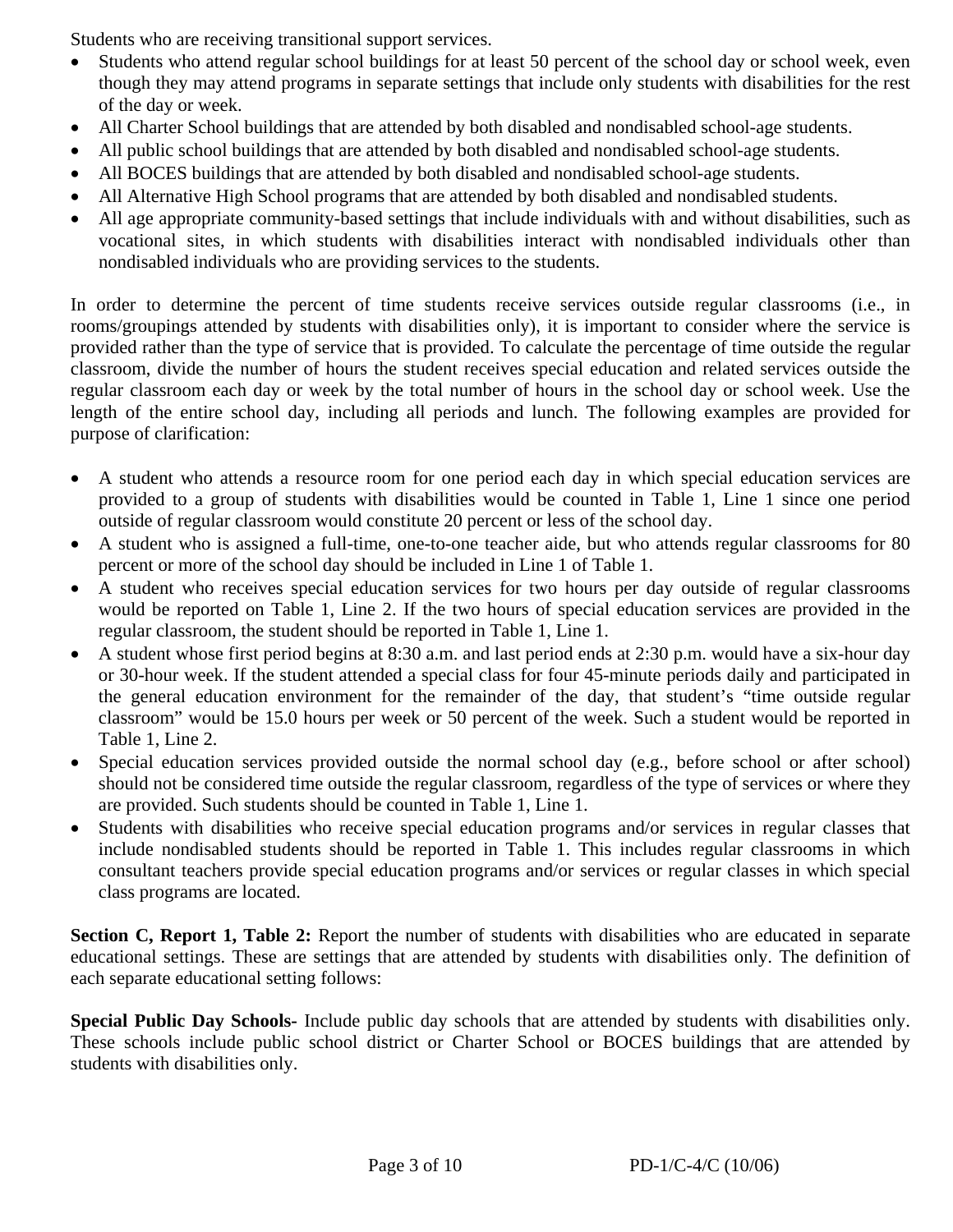*Section A, Table 1: School-age Special Education Programs and/or Services*  Provide an unduplicated count of all school-age students with disabilities enrolled in this Charter School on December 1, 2006, and provided special education services in accordance with Individualized Education Programs (IEPs). • Include students provided special education services or programs as defined in Section 200.6 of the Regulations of the Commissioner of Education. This includes Transitional Support Services, Consultant Teacher Services, Related Services, Resource Room Programs, and Special Class Programs. • Do not include students who are determined to have a disability pursuant to Section 504 of the Rehabilitation Act of 1973, unless the student is also determined to have a disability pursuant to the Individuals with Disabilities Education Act and Part 200 of the Regulations of the Commissioner of Education. If a student receives special education services in accordance with an IEP, from the Charter School as well as from the school district of residence, report the student in Line 1 and not in Line 2 below. **Line Report Each Student Only Once** Ages 4-5 **Ages 6-21 No.** 1 Count of school-age students with disabilities enrolled in this Charter School and provided special education programs and/or services by personnel employed or contracted by the Charter School. **2** Count of school-age students with disabilities enrolled in this Charter School and provided special education programs and/or services by personnel employed or contracted by the public school district. **3** Count of all school-age students with disabilities enrolled in this Charter School (Sum of Lines 1 and 2). **4** Total count of school-age students with disabilities (ages 4-21) (Sum of the two columns of Line 3) enrolled in this Charter School. **5** Of the count of all school-age students with disabilities reported in line 4 above, report the number of such students who are 14 years of age or older, on December 1, 2006. **6** Count of all school-age students (ages 4-21) enrolled in this Charter School on December 1, 2006. (This count includes students with disabilities, general education students, gifted students, etc.).

 Please note: The Subtotal of Section A, Table 1, Line 4 must be identical to the Total of Section A, Table 2, Line 14 on the next page.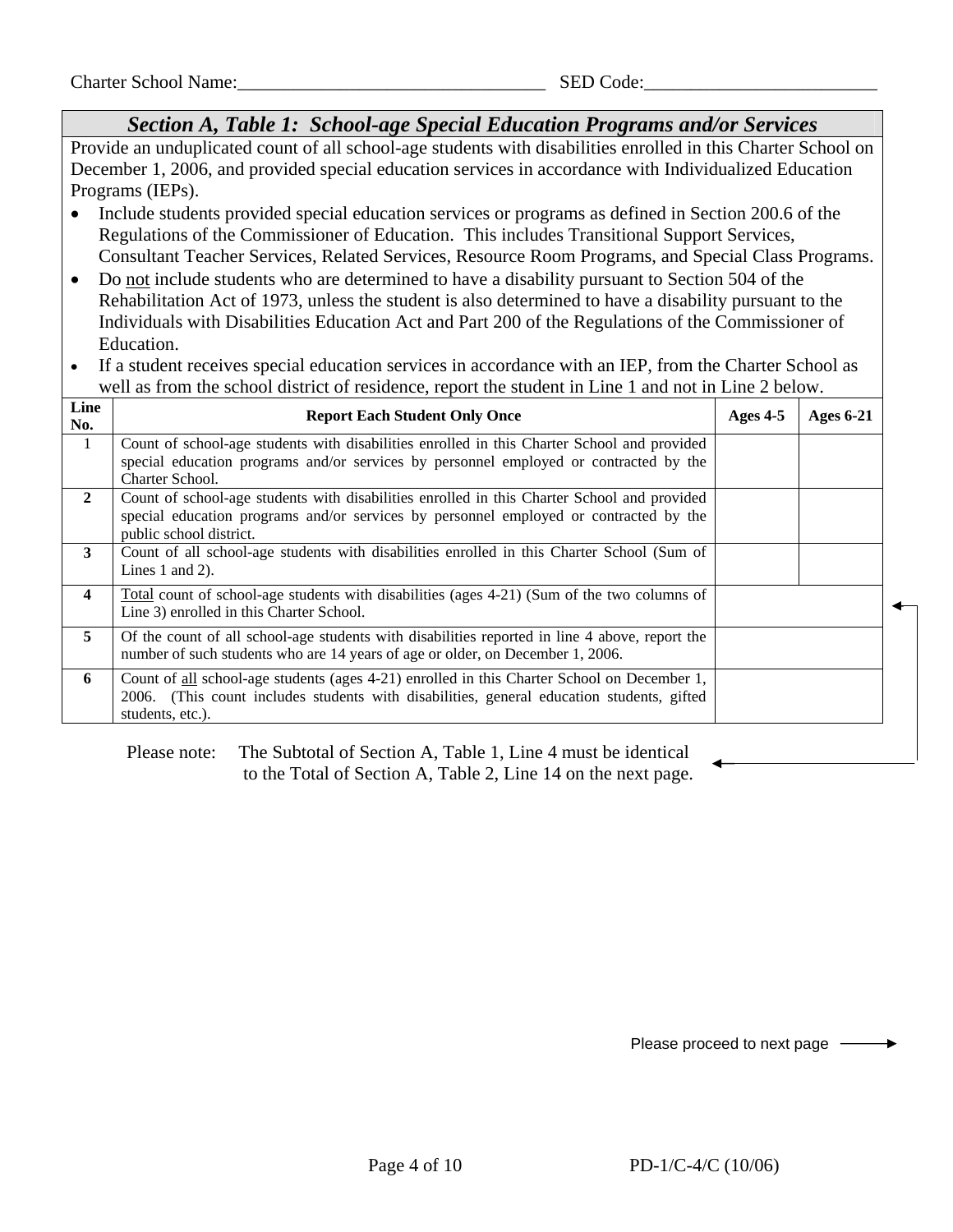*Section A, Table 2: School-age Special Education Programs and/or Services*

For students reported in Section A, Table 1, Line 4 (i.e. all school-age students with disabilities enrolled in this Charter School), provide the same count by age and disability. Please group students counted by their actual age on December 1, 2006 (e.g., a student who is 12 years and 10 months on December 1, 2006 is counted as age 12). Any student classified as both Deaf and Blind must be reported as "Deaf–Blindness" on Line 12.

|                |                                               | Number of Students by Age on December 1, 2006 |          |           |           |       |              |  |
|----------------|-----------------------------------------------|-----------------------------------------------|----------|-----------|-----------|-------|--------------|--|
| Line           | <b>Disability Category</b>                    | $4 - 5$                                       | $6 - 11$ | $12 - 13$ | $14 - 17$ | 18-21 | <b>Total</b> |  |
| No.            |                                               | Years*                                        | Years    | Years     | Years     | Years |              |  |
| 1              | <b>Autism</b>                                 |                                               |          |           |           |       |              |  |
| 2              | <b>Emotional Disturbance</b>                  |                                               |          |           |           |       |              |  |
| 3              | <b>Learning Disability</b>                    |                                               |          |           |           |       |              |  |
| $\overline{4}$ | <b>Mental Retardation</b>                     |                                               |          |           |           |       |              |  |
| 5              | <b>Deafness</b>                               |                                               |          |           |           |       |              |  |
| 6              | <b>Hearing Impairment</b>                     |                                               |          |           |           |       |              |  |
| 7              | <b>Speech or Language Impairment</b>          |                                               |          |           |           |       |              |  |
| 8              | <b>Visual Impairment (includes Blindness)</b> |                                               |          |           |           |       |              |  |
| 9              | <b>Orthopedic Impairment</b>                  |                                               |          |           |           |       |              |  |
| 10             | <b>Other Health Impairment</b>                |                                               |          |           |           |       |              |  |
| 11             | <b>Multiple Disabilities</b>                  |                                               |          |           |           |       |              |  |
| 12             | <b>Deaf-Blindness</b>                         |                                               |          |           |           |       |              |  |
| 13             | <b>Traumatic Brain Injury</b>                 |                                               |          |           |           |       |              |  |
| 14             | Total – Lines 1 through 13                    |                                               |          |           |           |       |              |  |

 Please note: The Total of Section A, Table 2, Line 14 must be identical to the Subtotal in Section A, Table 1, Line 4 on the previous page.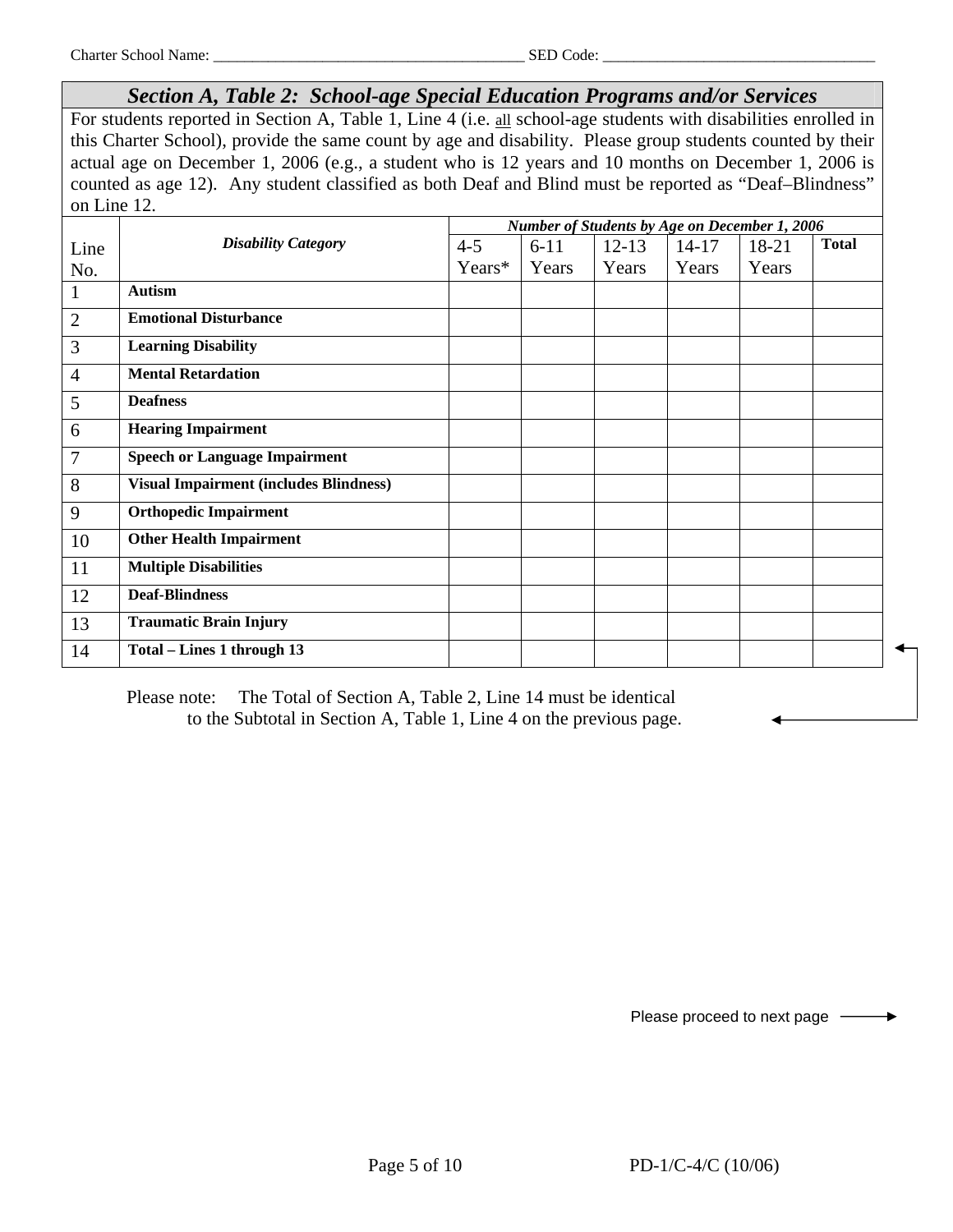## *Section B, Table 1: Report of Students with Disabilities by School District of Residence*

| Charter School Address: No. 1996. The Charter School Address: No. 1997. |  |
|-------------------------------------------------------------------------|--|
|                                                                         |  |
|                                                                         |  |
|                                                                         |  |
|                                                                         |  |
| <b>Charter School Contact Person's E-Mail Address:</b>                  |  |

Enter special education child count information for all school-age students with disabilities enrolled in this Charter School, according to each public school district in which such students reside on December 1, 2006. Information contained in this Table should be submitted to each school district in which students with disabilities reside. Information contained in this table will assist school districts to sub-allocate federal funds under IDEA, Sections 611 and 619 to the Charter Schools. Please duplicate this page if your Charter School serves students with disabilities from more than one school district. Also, please note, the total number of students reported below, by school district in Line 5, must equal the total number reported in Section A, Table 1, Line 4.

|    | <b>Public School District Name:</b>                                                                                                    | <b>BEDS</b> Code: |                  |  |  |
|----|----------------------------------------------------------------------------------------------------------------------------------------|-------------------|------------------|--|--|
|    |                                                                                                                                        | Ages $4-5$        | <b>Ages 6-21</b> |  |  |
| 2. | School-age students with disabilities, provided special education by Charter<br>School                                                 |                   |                  |  |  |
| 3. | School-age students with disabilities, enrolled in the Charter School but provided<br>special education by the public school district. |                   |                  |  |  |
| 4. | Count of all school-age students with disabilities, (Sum of Lines 2 and 3)                                                             |                   |                  |  |  |
| 5. | Total count of all school-age students with disabilities, ages 4-21. (Sum of both<br>columns of Line 4).                               |                   |                  |  |  |

**Please duplicate this page and complete it for each school district of residence of students with disabilities. The total number of students reported on all such pages combined should be equal to the number of students with disabilities reported in Section A, Table 1, Line 4.**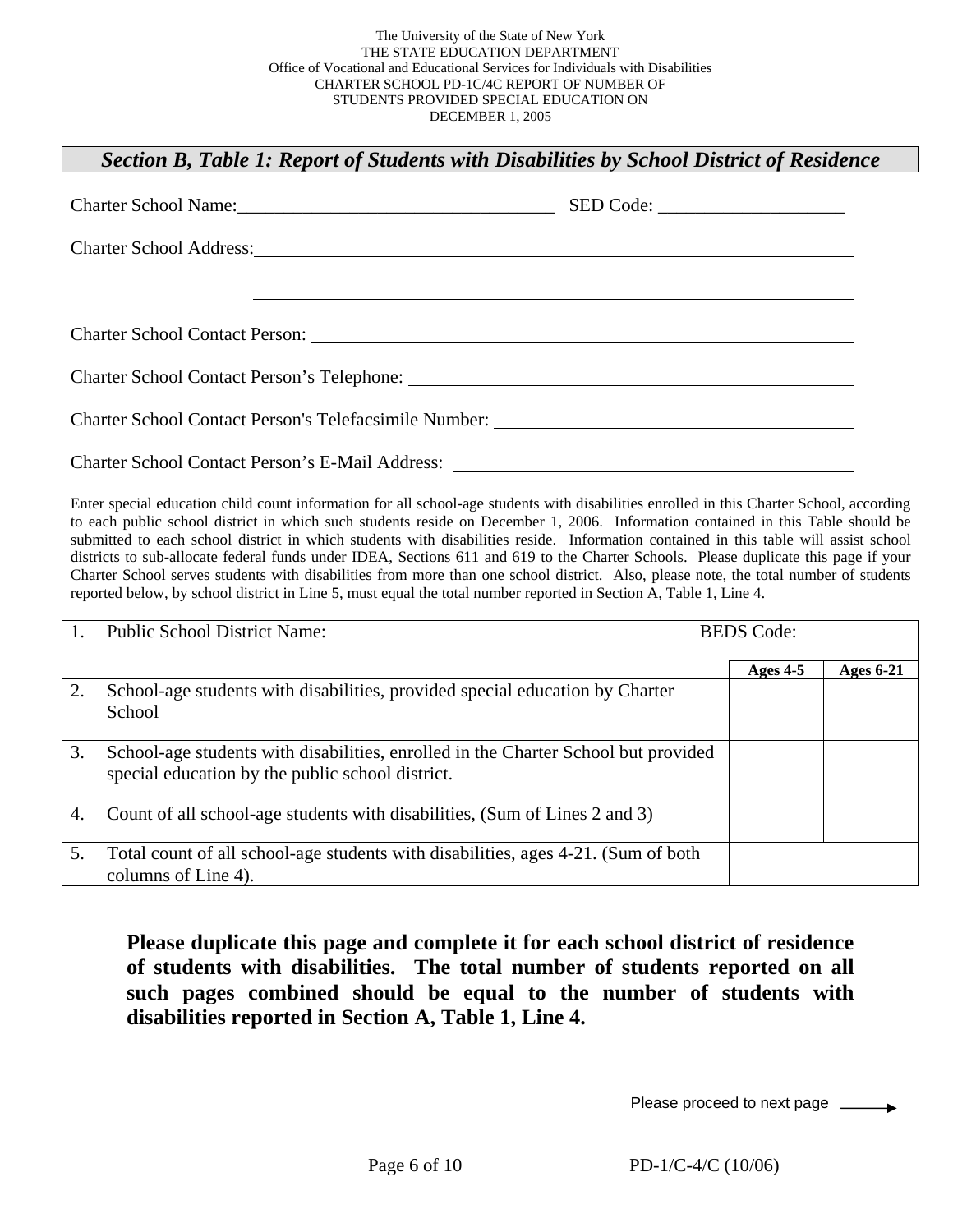## *Report 1: Report of All School-age Students with Disabilities Placement as of December 1, 2006*

**Directions:** Please review directions and definitions for completing Section C, Report 1 beginning on page 2.

In the two tables below, report placement data for all students with disabilities who attend the school-age program operated by this Charter School and receive special education programs and/or services based on an IEP. The students reported in Tables 1 and 2 below, must also be reported in Reports 2, 3 and 4 of this Section C. Please note that the total number of students with disabilities reported in Tables 1 and 2 combined below must be equal to the number of school-age students reported in Section A, Table 1, Line 4 of this report.

**Table1: In Regular School-Based Programs -** In buildings attended by both general education students and students with disabilities.(Consultant Teacher, Resource Room, Special Class, et. al.)

|               |                                       |     | в        |                  |       |       |       |
|---------------|---------------------------------------|-----|----------|------------------|-------|-------|-------|
| Line          | <b>Time OUTSIDE Regular Classroom</b> |     |          | <b>Age Group</b> |       |       |       |
| <b>Number</b> |                                       | 4-5 | $6 - 11$ | $12 - 13$        | 14-17 | 18-21 | Total |
| 01            | 20% or less                           |     |          |                  |       |       |       |
| 02            | 21% to 60%                            |     |          |                  |       |       |       |
| 03            | More than 60%                         |     |          |                  |       |       |       |
| 04            | Total                                 |     |          |                  |       |       |       |

**Table 2: In Separate Settings -** In buildings attended by students with disabilities only (outside of regular school facilities).

| Line          |                           |     | Age Group |           |           |           |              |  |
|---------------|---------------------------|-----|-----------|-----------|-----------|-----------|--------------|--|
| <b>Number</b> | <b>Type of Setting</b>    | 4-5 | $6 - 11$  | $12 - 13$ | $14 - 17$ | $18 - 21$ | <b>Total</b> |  |
| 01            | Special Public Day School |     |           |           |           |           |              |  |
| 02            | Total                     |     |           |           |           |           |              |  |

*Note:* . The totals for each line in Tables 1 and 2 above should be identical to the totals for each line in Tables 1 and 2 of Report 2 on the next page.

• The total for Table 1 plus Table 2 above should equal the total reported in Section C, Report 3, Line 14.

• The total number of students in Columns D and E of Table 1 and Table 2 above must be equal to Section A, Table 1, Line 5 and also equal to the total number of students in Section C, Report 4.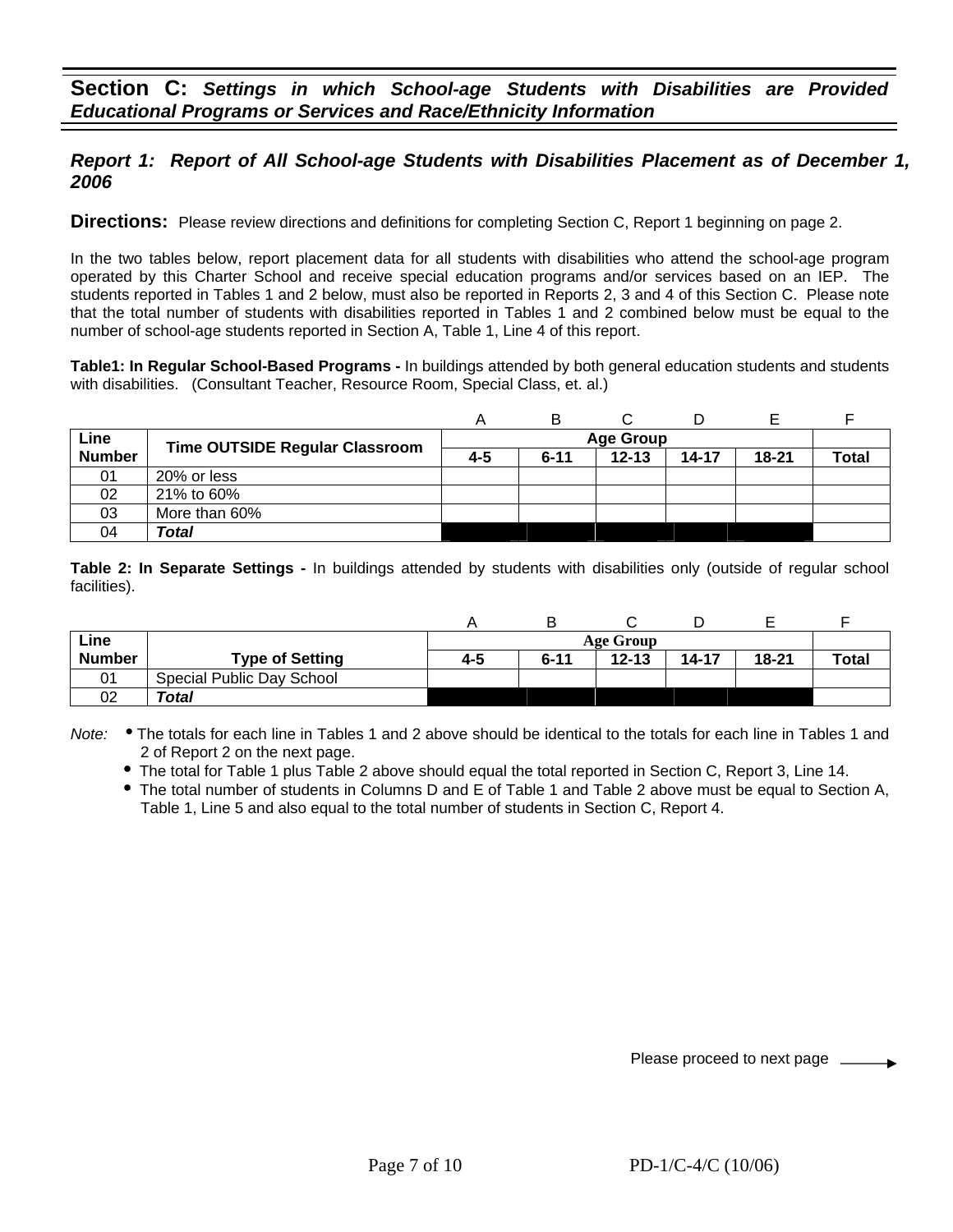**Section C:** *Settings in which School-age Students with Disabilities are Provided Educational Programs or Services and Race/Ethnicity Information*

#### *Report 2: Report of All Students with Disabilities as of December 1, 2006, by Race/Ethnicity Category and Type of Setting in which Educational Services are Provided*

For all students reported in Section C, Report 1, Tables 1 and 2, enter the number of students who appear to belong, identify with, or are regarded in the community as belonging to each race/ethnic group. Please see page 2 for definition of each race/ethnic category. Each student should be counted only once. The Total (Column G) of each line in this report must match the Total (Column F) of each line in Report 1 on the previous page.

**Table1: In Regular School-Based Programs -** In buildings attended by both general education students and students with disabilities.

|           |                                                              | A                                                | B                                             | C                                                     | D        | Е                                              | F                                                                | G            |
|-----------|--------------------------------------------------------------|--------------------------------------------------|-----------------------------------------------|-------------------------------------------------------|----------|------------------------------------------------|------------------------------------------------------------------|--------------|
| Line<br># | <b>Time</b><br><b>OUTSIDE</b><br>Regular<br><b>Classroom</b> | American<br>Indian or<br>Alaska<br><b>Native</b> | Asian or<br><b>Pacific</b><br><b>Islander</b> | <b>Black</b><br>(not of<br><b>Hispanic</b><br>origin) | Hispanic | White (not<br>0f<br><b>Hispanic</b><br>origin) | Multi-<br><b>Racial (not</b><br>οf<br><b>Hispanic</b><br>Origin) | <b>Total</b> |
| 01        | 20% or less                                                  |                                                  |                                               |                                                       |          |                                                |                                                                  |              |
| 02        | 21% to 60%                                                   |                                                  |                                               |                                                       |          |                                                |                                                                  |              |
| 03        | More than<br>60%                                             |                                                  |                                               |                                                       |          |                                                |                                                                  |              |
| 04        | <b>Total</b>                                                 |                                                  |                                               |                                                       |          |                                                |                                                                  |              |

**Table 2: In Separate Settings -** In buildings attended by students with disabilities only (outside of regular school facilities).

|           |                                 | A                                                 | В                                             | C                                                     | D               | Е                                              | F                                                                | G            |
|-----------|---------------------------------|---------------------------------------------------|-----------------------------------------------|-------------------------------------------------------|-----------------|------------------------------------------------|------------------------------------------------------------------|--------------|
| Line<br># | Type of<br><b>Setting</b>       | American<br>Indian or<br>Alaskan<br><b>Native</b> | Asian or<br><b>Pacific</b><br><b>Islander</b> | <b>Black</b><br>(not of<br><b>Hispanic</b><br>origin) | <b>Hispanic</b> | White (not<br>οf<br><b>Hispanic</b><br>origin) | Multi-<br><b>Racial (not</b><br>οf<br><b>Hispanic</b><br>Origin) | <b>Total</b> |
| 01        | Special<br>Public Day<br>School |                                                   |                                               |                                                       |                 |                                                |                                                                  |              |
| 02        | <b>Total</b>                    |                                                   |                                               |                                                       |                 |                                                |                                                                  |              |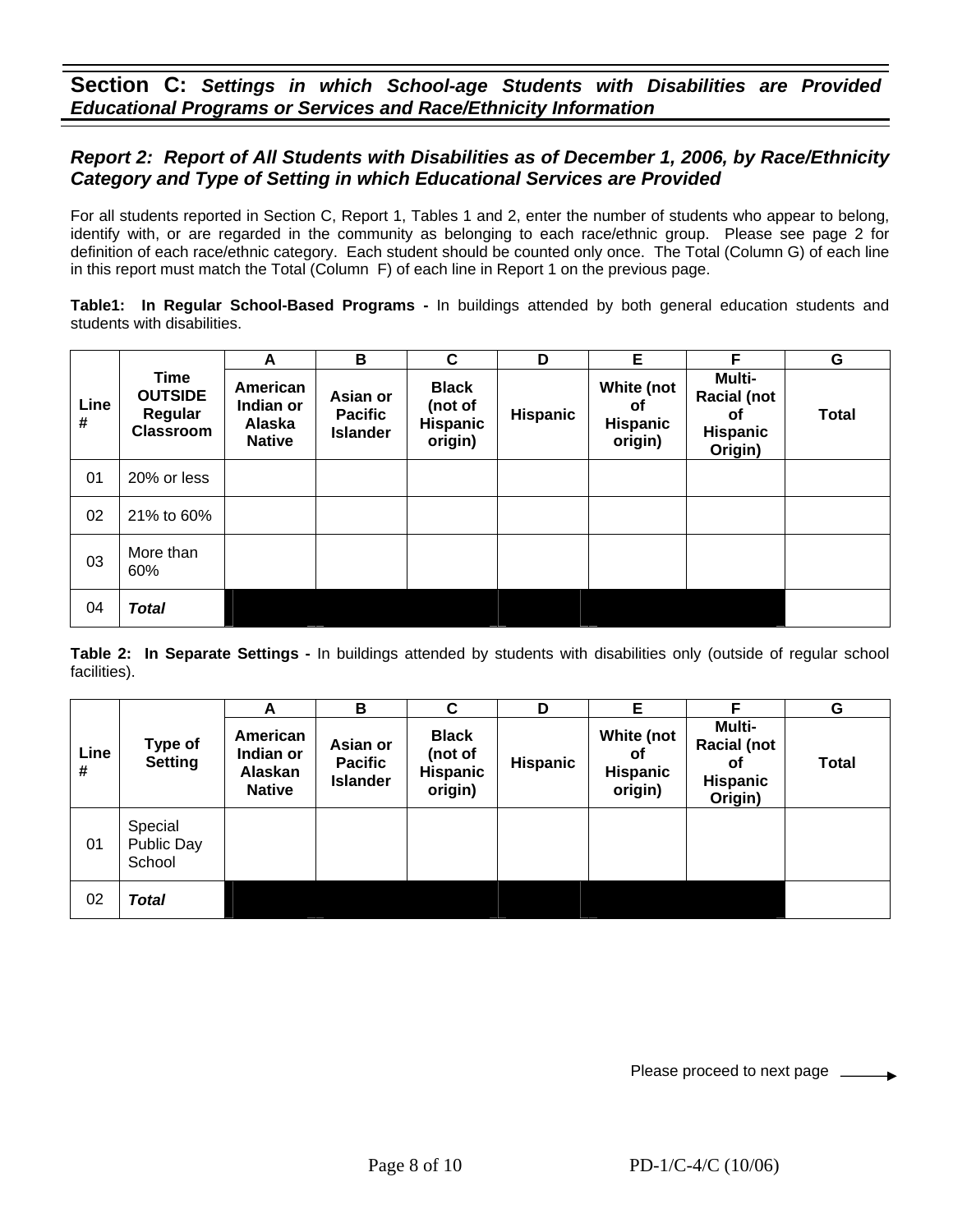## *Report 3: Report of All Students with Disabilities as of December 1, 2006, by Race/Ethnicity Category and Type of Disability*

In the table below, report race/ethnicity data by disability for all students reported in Section C, Report 1, Tables 1 and 2. Also, the total number of students with disabilities reported in this report must equal the total number of students with disabilities reported in Section A, Table 1, Line 4. Furthermore, the total number of students reported in Columns A-F below must match the total number of students reported on the corresponding column totals of Table 1 plus Table 2 from Report 2.

|           |                                                        | <b>Race/Ethnicity Category</b>                   |                                    |                                                |          |                                         |                                                       |              |  |
|-----------|--------------------------------------------------------|--------------------------------------------------|------------------------------------|------------------------------------------------|----------|-----------------------------------------|-------------------------------------------------------|--------------|--|
|           |                                                        | A                                                | $\overline{B}$                     | C                                              | D        | E                                       | F                                                     | G            |  |
| Line<br># | <b>Disability</b>                                      | American<br>Indian or<br>Alaska<br><b>Native</b> | Asian<br>or<br>Pacific<br>Islander | <b>Black</b><br>(not of<br>Hispanic<br>origin) | Hispanic | White<br>(not of<br>Hispanic<br>origin) | <b>Multi-Racial</b><br>(not of<br>Hispanic<br>Origin) | <b>Total</b> |  |
| 01        | Autism                                                 |                                                  |                                    |                                                |          |                                         |                                                       |              |  |
| 02        | Emotional<br>Disturbance                               |                                                  |                                    |                                                |          |                                         |                                                       |              |  |
| 03        | Learning<br><b>Disability</b>                          |                                                  |                                    |                                                |          |                                         |                                                       |              |  |
| 04        | Mental<br>Retardation                                  |                                                  |                                    |                                                |          |                                         |                                                       |              |  |
| 05        | Deafness                                               |                                                  |                                    |                                                |          |                                         |                                                       |              |  |
| 06        | Hearing<br>Impairment                                  |                                                  |                                    |                                                |          |                                         |                                                       |              |  |
| 07        | Speech or<br>Language<br>Impairment                    |                                                  |                                    |                                                |          |                                         |                                                       |              |  |
| 08        | <b>Visual</b><br>Impairment<br>(includes<br>Blindness) |                                                  |                                    |                                                |          |                                         |                                                       |              |  |
| 09        | Orthopedic<br>Impairment                               |                                                  |                                    |                                                |          |                                         |                                                       |              |  |
| 10        | <b>Other Health</b><br>Impairment                      |                                                  |                                    |                                                |          |                                         |                                                       |              |  |
| 11        | Multiple<br><b>Disabilities</b>                        |                                                  |                                    |                                                |          |                                         |                                                       |              |  |
| 12        | Deaf-Blindness                                         |                                                  |                                    |                                                |          |                                         |                                                       |              |  |
| 13        | <b>Traumatic Brain</b><br>Injury                       |                                                  |                                    |                                                |          |                                         |                                                       |              |  |
| 14        | <b>Total (Lines 1-</b><br>13)                          |                                                  |                                    |                                                |          |                                         |                                                       |              |  |